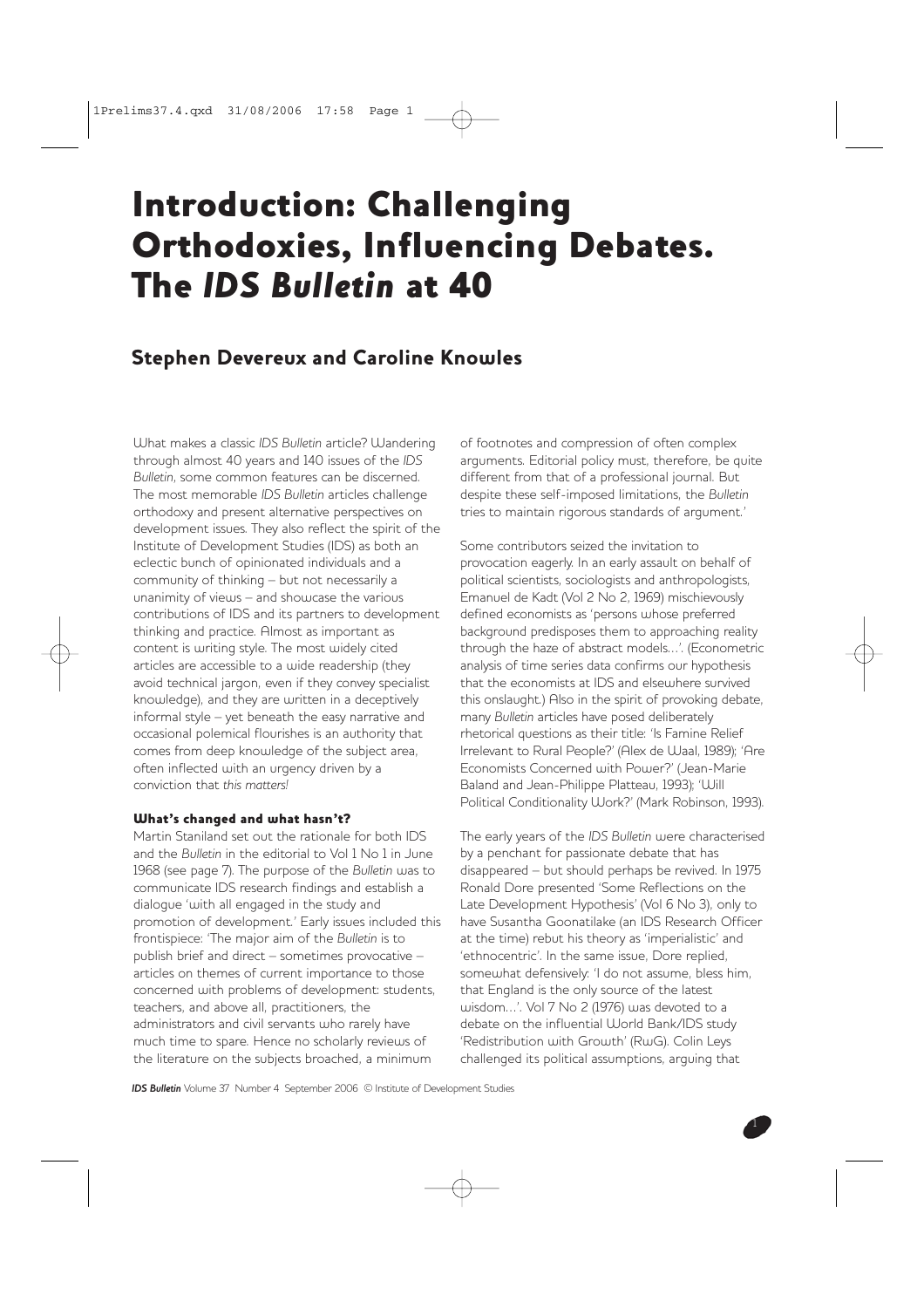RwG ignored the structural determinants of poverty and replaced class analysis with 'arbitrarily defined target groups'. Richard Jolly riposted vigorously: 'It is not RwG which rules out radical change – it is rather Colin Leys who attempts to rule out serious consideration of what might be done to alleviate poverty and improve income distribution when radical change appears very unlikely.'

Here are four more things that have changed in the *Bulletin* over the years.

- $\bullet$  Until relatively recently, summaries were included of each contribution in English, French and Spanish – in 1975 an article on the *coup d'état* in Chile was published in Spanish.
- z Early *IDS Bulletins* included reviews of books and even films, including a review in 1976 of Satjavit Ray's film about the Bengal famine of 1943, *Distant Thunder*.
- $\bullet$  Unthinkable today, an article from 1981 titled 'Women's Issues and Project Appraisal' had a photograph of bare-breasted African women above the caption: 'Women washing clothes in the Gambia. Here the Moslem women are not secluded'!
- The countries of Africa, Asia and Latin America where IDS does most of its work have been variously labelled at various times – 'underdeveloped countries', 'less-developed countries', 'developing countries', 'the Third World', 'the South'. (Raymond Apthorpe, in a *Bulletin* article titled 'Distant Encounters of a Third Kind', asked in 1980: 'Is the "Third World", as it is commonly and distantly conceptualised and perceived "in the West", more an invention than a discovery?') A quarter of a century later, this discomfort around terminology has *not* changed.

The selection of articles reprinted in this special issue are not the 'best' *IDS Bulletin* contributions of all time, nor are they 'representative' of the diverse bodies of knowledge that IDS has contributed to building in its first 40 years. There will inevitably be much wailing and gnashing of teeth over the regrettable omissions. Where is Phil Daniels' classic 'Foreign Investment Revisited'? Or Margie Buchanan-Smith and Simon Maxwell's 'Linking Relief and Development'? What about Stephany Griffiths-Jones on the East Asian crisis? Robin Murray on London as a financial centre? James Manor on democratic decentralisation? Richard Longhurst on

rapid rural appraisal? John Humphrey and Hubert Schmitz on global value chains? If only space had permitted… Rather, the 16 articles that follow this introduction, selected from a much longer shortlist, exemplify the (overlapping) characteristics listed above, and structure our overview of them: challenging orthodoxies, quality of writing, and political engagement.<sup>1</sup>

### Challenging orthodoxies

One preoccupation that has permeated the *IDS Bulletin* from the start is a critical reflection on the nature of development studies itself, and of what, why and how 'development professionals' do what we do. The very first published article in Vol 1 No 1, 'From Colonial Economics to Development Studies' by Dudley Seers, emphasised the limitations of conventional economic theory in understanding development as more than 'government investment programmes' but instead as a combination of economic, social and political factors requiring 'a genuine fusion of disciplines' – a challenge to interdisciplinarity that persists to this day.

In 1980, Vol 11 No 3 explored the dilemmas of 'Teaching Development at Graduate Level in Britain'. (On the cover, bearded British men point at maps while African and Asian students look on, smiling sympathetically.) Dudley Seers' editorial noted that a 1964 conference in Manchester on this topic had focused on 'the subject itself' – specifically, which economic models were most appropriate to teach – but the 1980 conference at IDS broadened the discussion, not only arguing for 'plurality' in disciplinary approaches to teaching development studies but even asking 'what business we in Britain have teaching in this field?' This entire *IDS Bulletin* is worth revisiting by anyone teaching or studying development studies today: for John Toye's discussion of 'core or cafeteria?' approaches, for Colin Leys' thoughts on 'training' versus 'studying' development, and for John Oxenham's lively response to his own rhetorical inquiry: 'Should Development Studies Be Taught in Britain?' (see page 28).

Dudley Seers' agenda-setting article in Vol 1 No 1 also made the case early on for understanding development not in terms of 'us and them' but instead in terms of global interconnectedness: 'The development of development studies will, therefore, throw an increasing amount of light on *our* problems too.' In a 1977 *Bulletin*, provocatively titled 'Britain: A

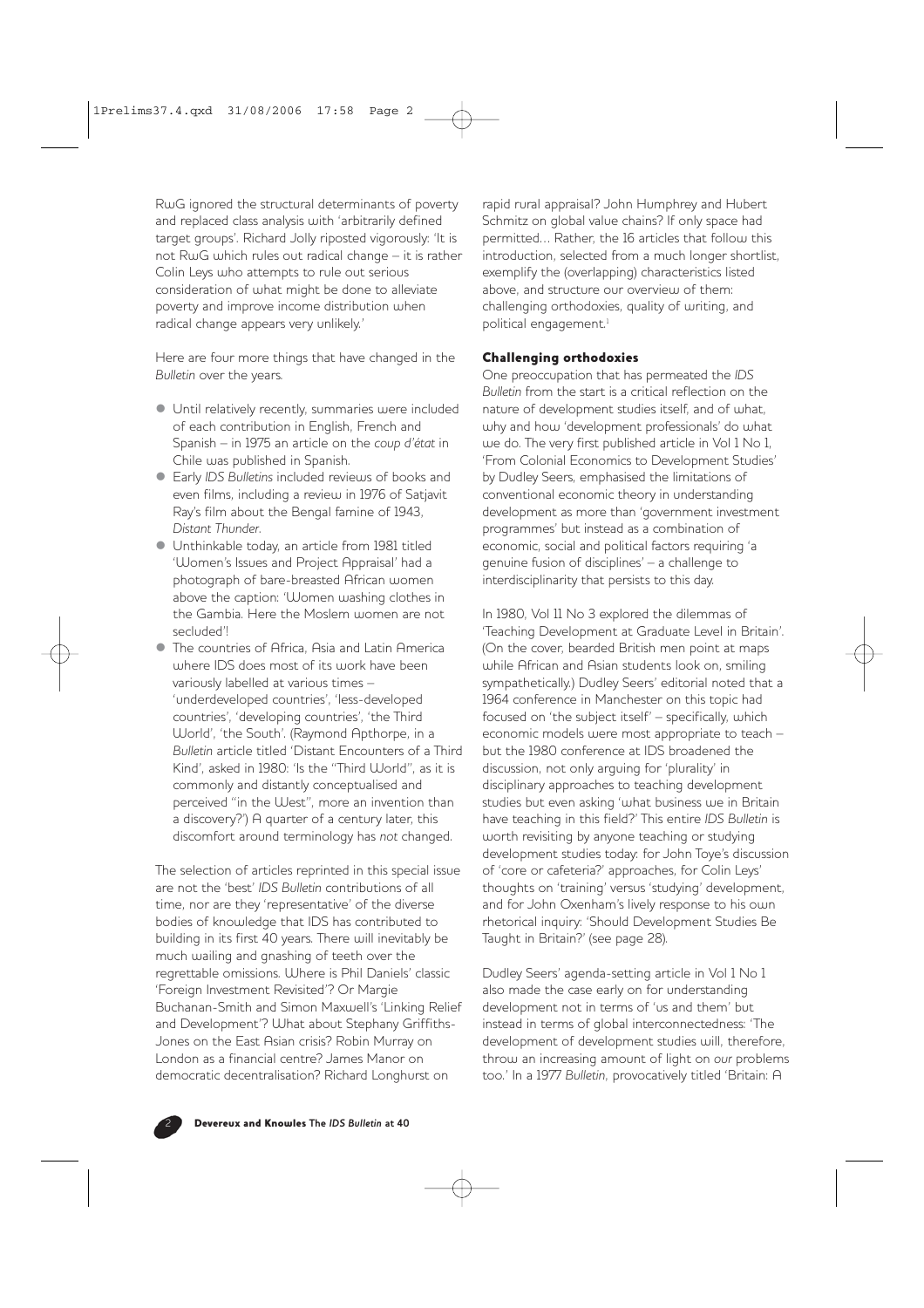Case for Development?', Richard Jolly and Robin Luckham (see page 14) argued that Britain in the mid-1970s displayed many features of 'underdevelopment' that were common in 'our Third World neighbours' – not least structural unemployment, high inflation and a balance of payments deficit that had recently prompted a humiliating intervention by the International Monetary Fund (IMF). The recognition that poverty is global and is not confined to 'poor countries' would later be revisited in an *IDS Bulletin* in 1998 titled 'Poverty and Social Exclusion in North and South', edited by Simon Maxwell and Arjan de Haan.

In 1979, a *Bulletin* edited by Robert Chambers titled 'Rural Development: Whose Knowledge Counts?' made a powerful argument for taking 'indigenous technical knowledge' seriously, and laid the foundations for IDS work on participatory approaches during the 1980s ('it is pertinent to ask: who are the true professionals?'). In a later *Bulletin* on information, knowledge and power in development (Vol 25 No 2, 1994), Susanna Davies pursued this theme, asking 'What do "we" mean by knowledge about "them"?' and exploring 'How "we" use knowledge about "them" to inform public decision-making'. The time might be overdue for renewed self-reflection on these questions, given the dramatically altered funding arrangements under which development studies now function – more commissioned studies and advisory work in support of donor-defined agendas, less time and funding to pursue 'blue skies' thinking and speculative research interests.

Many *IDS Bulletins* over the years were the product of workshops or conferences, where IDS Fellows, other academics and practitioners engaged intensively on an issue for two or three days and distilled their deliberations into a series of articles. This highlights an important point about the *IDS Bulletin*, that it is the product of collective thinking rather than individual effort. For this reason too, many of the articles reprinted here are editorials, because these overviews define the intellectual terrain of a debate and synthesise thinking from several perspectives, often forcing the editors to step outside their own disciplinary framework and to see the world from the perspective of others.

A case in point is Bob Baulch's editorial to a 1996 *IDS Bulletin* on 'Poverty, Policy and Aid' (see page 82).

The much-cited 'pyramid of poverty concepts' from this article subverts the distinction often drawn between the 'economic' and 'social' dimensions of poverty, making a virtue out of the self-evident necessity for economists and non-economists to find merit in each other's approaches. A few years earlier, in 1989, Robert Chambers had edited a landmark *Bulletin* titled 'Vulnerability: How the Poor Cope' (see the editorial introduction on page 33), which is still widely quoted and continues to inform thinking on vulnerability and policy on social protection. From the same *Bulletin*, Jeremy Swift resolved a paradox in food security analysis – 'Why are Rural People Vulnerable to Famine? – in another highly influential article (see page 41). A final example of an *IDS Bulletin* questioning prevailing orthodoxy is provided by Mick Moore's introduction to a 1993 *Bulletin* titled 'Good Government?' (see page 50), which was 'sceptical and cautious' about the (then) emerging donor agenda around governance and political conditionality, and proposed some innovative 'lateral thinking' approaches instead.

Over the years, the *IDS Bulletin* has proudly maintained the position set out in the first editorial. It now occupies a unique place at the intersection between research, policy and practice. Rosalind Eyben, an IDS Fellow now but for many years a senior adviser at the Department for International Development (DFID), recalls how she used the *IDS Bulletin* in her work: 'The ones I recollect as making the most impact on me when I was in DFID … and that I drew on heavily for internal advocacy on policy issues were the one on vulnerability and poverty [1989] ... and also one on states and markets [1993] that was brilliant at a time when late Thatcherite neo-classical economics still dominated bureaucratic thinking in the early 1990s … Baulch on poverty I remember well using in 1996 in trying to get ODA [Overseas Development Administration] to prepare itself for the expected incoming Labour Government.'2

#### Quality of writing

Michael Lipton's think-piece 'Copperplating One's Navel' (see page 12), in a 1971 *Bulletin* on 'Population and Environment', is reprinted here not only because it embodies that spirit of challenging orthodoxies (even 'progressive' orthodoxies) that so often made the *IDS Bulletin* both stimulating and iconoclastic, but also because it is also a uniquely 'Liptonesque' piece of writing. This article would not have been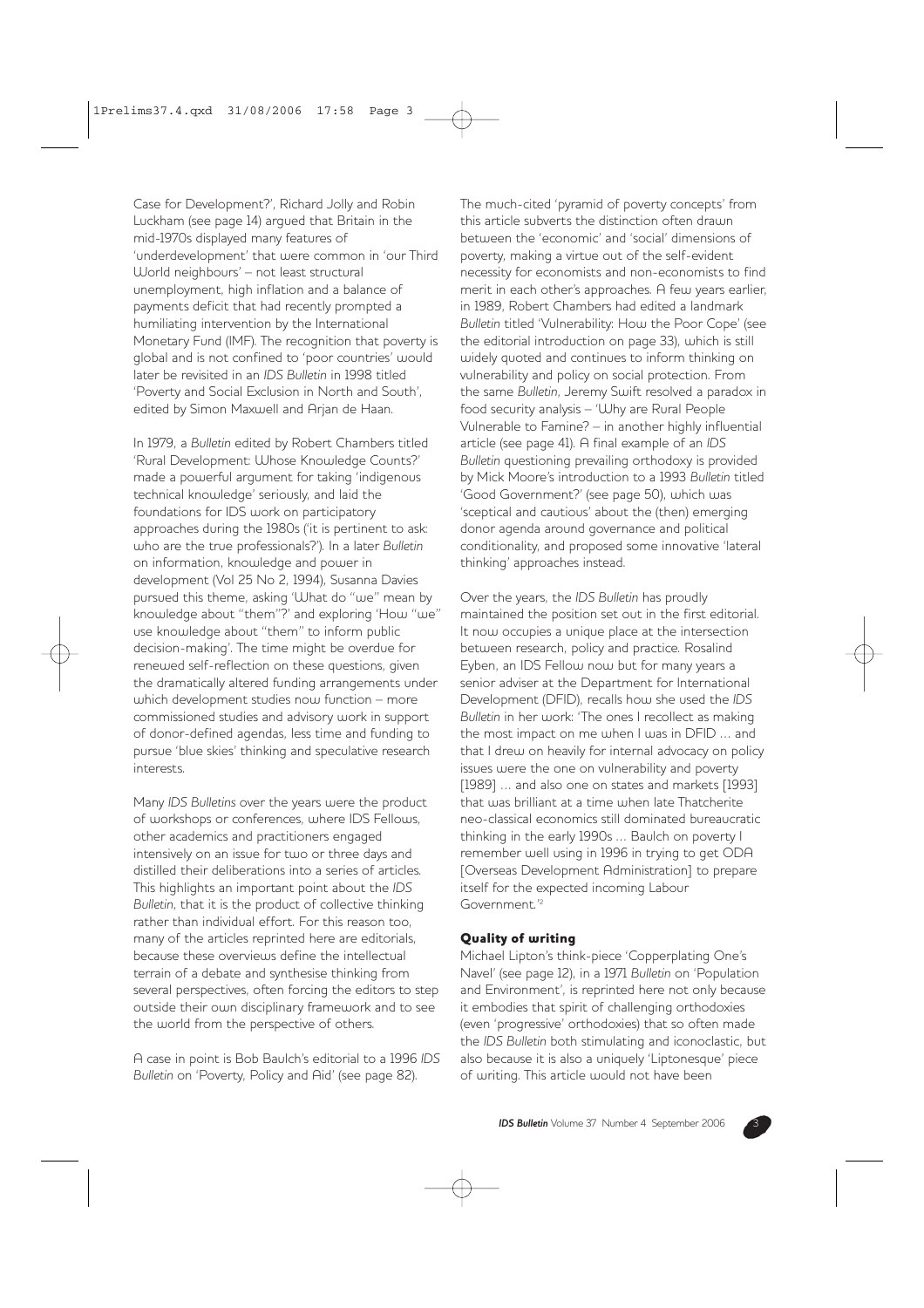published in a mainstream academic journal, then or now, but it is an exhilarating read – 'Economists state, with a frequency sometimes mistaken for evidence…'; 'trendy notions of vicarious asceticism'; 'the poor cannot afford to be pure' – all within a single paragraph!

The *IDS Bulletin* has published some excellent writing by some excellent writers. To name just one, Gordon White published several masterly articles in the *Bulletin* that demonstrated intellectually rigorous scholarship, empirical insight and political passion. One candidate for inclusion here was his editorial to the 1984 *IDS Bulletin* on 'Developmental States in East Asia', co-authored with Robert Wade – an issue that anticipated later *IDS Bulletins* on the East Asian Crisis (1999) and 'Asian Drivers' (2006). Another candidate was 'Towards a Political Analysis of Markets' (1993). In the end, we settled on 'Towards a Democratic Developmental State' (1995; see page 60) – a beautifully written, eloquently argued exposition on the intellectual origins and limitations of the development orthodoxy of the mid-1990s, 'according to which development can best be promoted through a market-friendly state presiding over a predominantly capitalist economy operating within the political "shell" of a liberal democratic polity.'

One of the most recent articles reproduced in this special issue is 'Citizenship, Affiliation and Exclusion: Perspectives from the South' by Naila Kabeer (2002; see page 91). Written in her typically fluent and erudite style, Kabeer's review of 'changing notions of citizenship' starts in the city–states of ancient Greece and touches on the Enlightenment and the French Revolution before revealing how the British Empire impacted on experiences of citizenship in postcolonial Africa and Asia – an extraordinary historical and geographical scope which ends by sketching a research agenda towards the achievement of 'inclusive citizenship'.

Humour makes even a dull topic a fun read. In his (far from dull) article on 'That One Percent Aid Target' (see page 8), Hans Singer wittily observed that international aid can be defined as 'a *quid* without a *quo*', but when aid is tied to commercial credit and trade contracts 'the *quo* is often bigger than the *quid*!' Titles can be humorous too. Third prize for wittiest article title goes to Michael Lipton, for 'Copperplating One's Navel' (see above). Second prize goes to Martin Greeley, for his 'Measurement of Poverty and Poverty of Measurement' (Vol 25 No 2, 1994), an economist's defence of income-based concepts of poverty. First prize for both wittiest and pithiest title ever goes to Elizabeth Harrison, for her multi-sited ethnography of a fish-farming project, from the Food and Agriculture Organization (FAO) headquarters in Rome to villagelevel in Zambia – the fabulously titled 'Fish and Feminists' (Vol 26 No 3, 1995).

## Last but not least: political engagement

Some *IDS Bulletins* coalesced IDS engagement around a specific political agenda at a particular historical moment. An issue edited by Raphie Kaplinsky in 1994 epitomises this convergence of the academic and the political – of research and influence – that drives much of what IDS does and stands for. Titled 'A Policy Agenda for Post-Apartheid South Africa', this *Bulletin* represented an unprecedented collaboration between academics concerned with influencing progressive policy change in the new South Africa, and activists on the verge of power who were determined to ground their policies in technical rigour. Articles were authored by IDS Fellows, South African academics, African National Congress (ANC) advisers and trade unionists. They addressed such critical policy arenas as income redistribution, industrial strategy, agricultural restructuring, tax reform, foreign investment policy, and challenges facing education. Kaplinsky's introduction (see page 57) is succinct but prescient: 'the intensity of inequity and violence bequeathed by the past political dispensation will not subside easily… Nevertheless, there is room for a substantial departure from the old order...'.

Gender has featured as a central strand of IDS work since the 1970s, and four articles reprinted in this special issue directly address gender concerns. A conference at IDS in 1978 on 'The Continuing Subordination of Women in the Development Process' produced an *IDS Bulletin* with the same title, from which two contributions are extracted here – the editorial by Kate Young (see page 19), and Ann Whitehead's 'Some Preliminary Notes on the Subordination of Women' (see page 24), which was cited as still highly influential today by several current IDS members. In 1994, another workshop at IDS produced an issue titled 'Getting Institutions Right for Women in Development'. In her overview article (see page 71), Anne Marie Goetz undertakes 'a gendered archaeology of institutions', meticulously